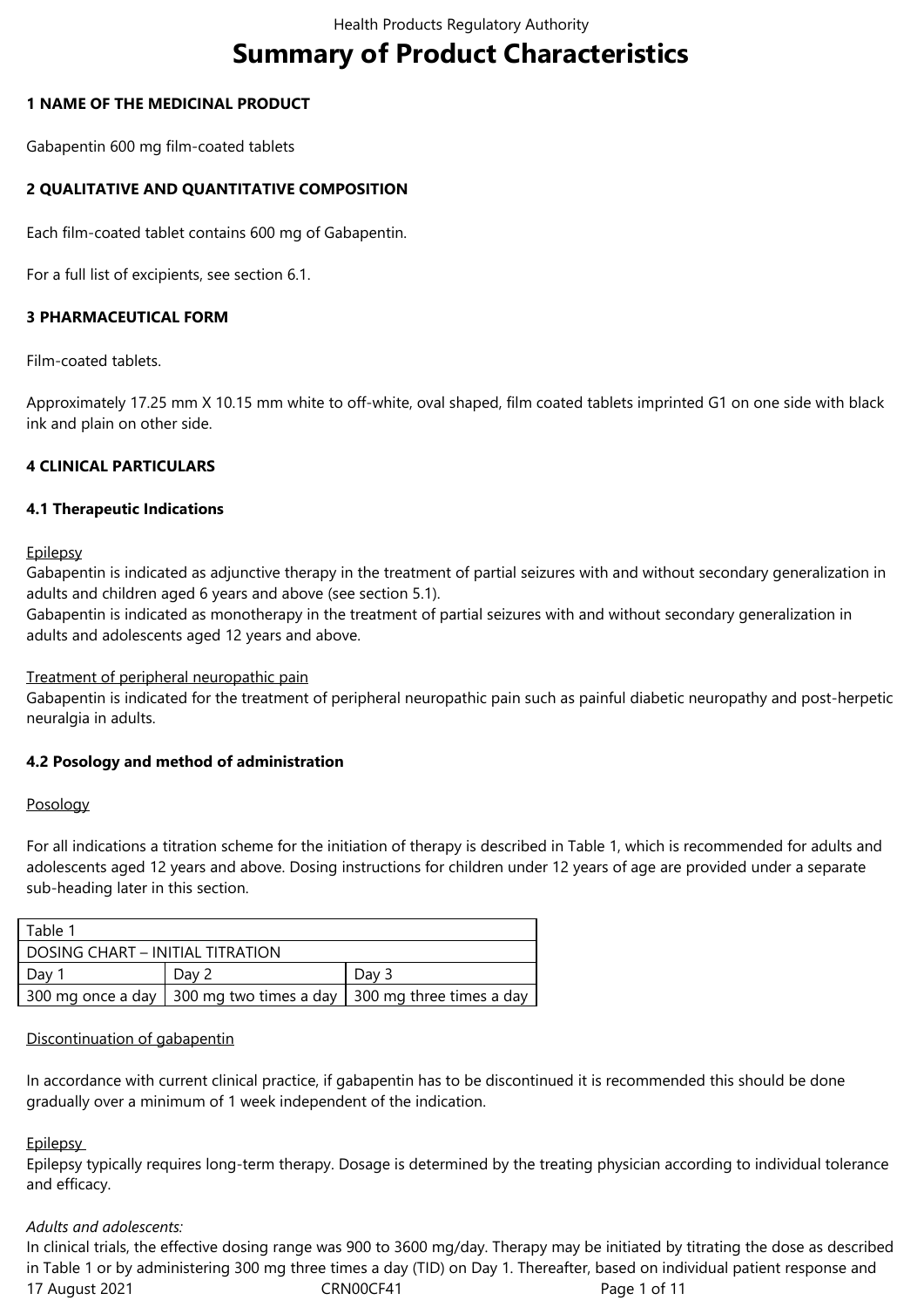tolerability, the dose can be further increased in 300 mg/day increments every 2-3 days up to a maximum dose of 3600 mg/day. Slower titration of gabapentin dosage may be appropriate for individual patients. The minimum time to reach a dose of 1800 mg/day is one week, to reach 2400 mg/day is a total of 2 weeks, and to reach 3600 mg/day is a total of 3 weeks. Dosages up to 4800 mg/day have been well tolerated in long-term open-label clinical studies. The total daily dose should be divided in three single doses, the maximum time interval between the doses should not exceed 12 hours to prevent breakthrough convulsions.

## *Children aged 6 years and above:*

The starting dose should range from 10 to 15 mg/kg/day and the effective dose is reached by upward titration over a period of approximately three days. The effective dose of gabapentin in children aged 6 years and older is 25 to 35 mg/kg/day. Dosages up to 50 mg/kg/day have been well tolerated in a long-term clinical study. The total daily dose should be divided in three single doses, the maximum time interval between doses should not exceed 12 hours.

It is not necessary to monitor gabapentin plasma concentrations to optimize gabapentin therapy. Further, gabapentin may be used in combination with other antiepileptic medicinal products without concern for alteration of the plasma concentrations of gabapentin or serum concentrations of other antiepileptic medicinal products.

## Peripheral neuropathic pain

#### *Adults*

The therapy may be initiated by titrating the dose as described in Table 1. Alternatively, the starting dose is 900 mg/day given as three equally divided doses. Thereafter, based on individual patient response and tolerability, the dose can be further increased in 300 mg/day increments every 2-3 days up to a maximum dose of 3600 mg/day. Slower titration of gabapentin dosage may be appropriate for individual patients. The minimum time to reach a dose of 1800 mg/day is one week, to reach 2400 mg/day is a total of 2 weeks, and to reach 3600 mg/day is a total of 3 weeks.

In the treatment of peripheral neuropathic pain such as painful diabetic neuropathy and post-herpetic neuralgia, efficacy and safety have not been examined in clinical studies for treatment periods longer than 5 months. If a patient requires dosing longer than 5 months for the treatment of peripheral neuropathic pain, the treating physician should assess the patient's clinical status and determine the need for additional therapy.

## Instruction for all areas of indication

In patients with poor general health, i.e., low body weight, after organ transplantation etc., the dose should be titrated more slowly, either by using smaller dosage strengths or longer intervals between dosage increases.

## Elderly (over 65 years of age)

Elderly patients may require dosage adjustment because of declining renal function with age (see Table 2). Somnolence, peripheral oedema and asthenia may be more frequent in elderly patients.

## Renal impairment

Dosage adjustment is recommended in patients with compromised renal function as described in Table 2 and/or those undergoing haemodialysis. Gabapentin 100 mg capsules can be used to follow dosing recommendations for patients with renal insufficiency.

| Table 2                                       |                                        |  |  |  |  |  |
|-----------------------------------------------|----------------------------------------|--|--|--|--|--|
| DOSAGE OF GABAPENTIN IN ADULTS BASED ON RENAL |                                        |  |  |  |  |  |
| <b>FUNCTION</b>                               |                                        |  |  |  |  |  |
| Creatinine Clearance(ml/min)                  | Total Daily Dose <sup>a</sup> (mg/day) |  |  |  |  |  |
| $\geq 80$                                     | 900-3600                               |  |  |  |  |  |
| 50-79                                         | 600-1800                               |  |  |  |  |  |
| $30 - 49$                                     | 300-900                                |  |  |  |  |  |
| $15 - 29$                                     | $150^b - 600$                          |  |  |  |  |  |
| < 15 <sup>c</sup>                             | $150^b - 300$                          |  |  |  |  |  |

a. Total daily dose should be administered as three divided doses. Reduced dosages are for patients with renal impairment (creatinine clearance < 79 ml/min).

b. The 150 mg daily dose to be administered as 300 mg every other day.

c. For patients with creatinine clearance <15 ml/min, the daily dose should be reduced in proportion to creatinine clearance (e.g., patients with a creatinine clearance of 7.5 ml/min should receive one-half the daily dose that patients with a creatinine clearance of 15 ml/min receive).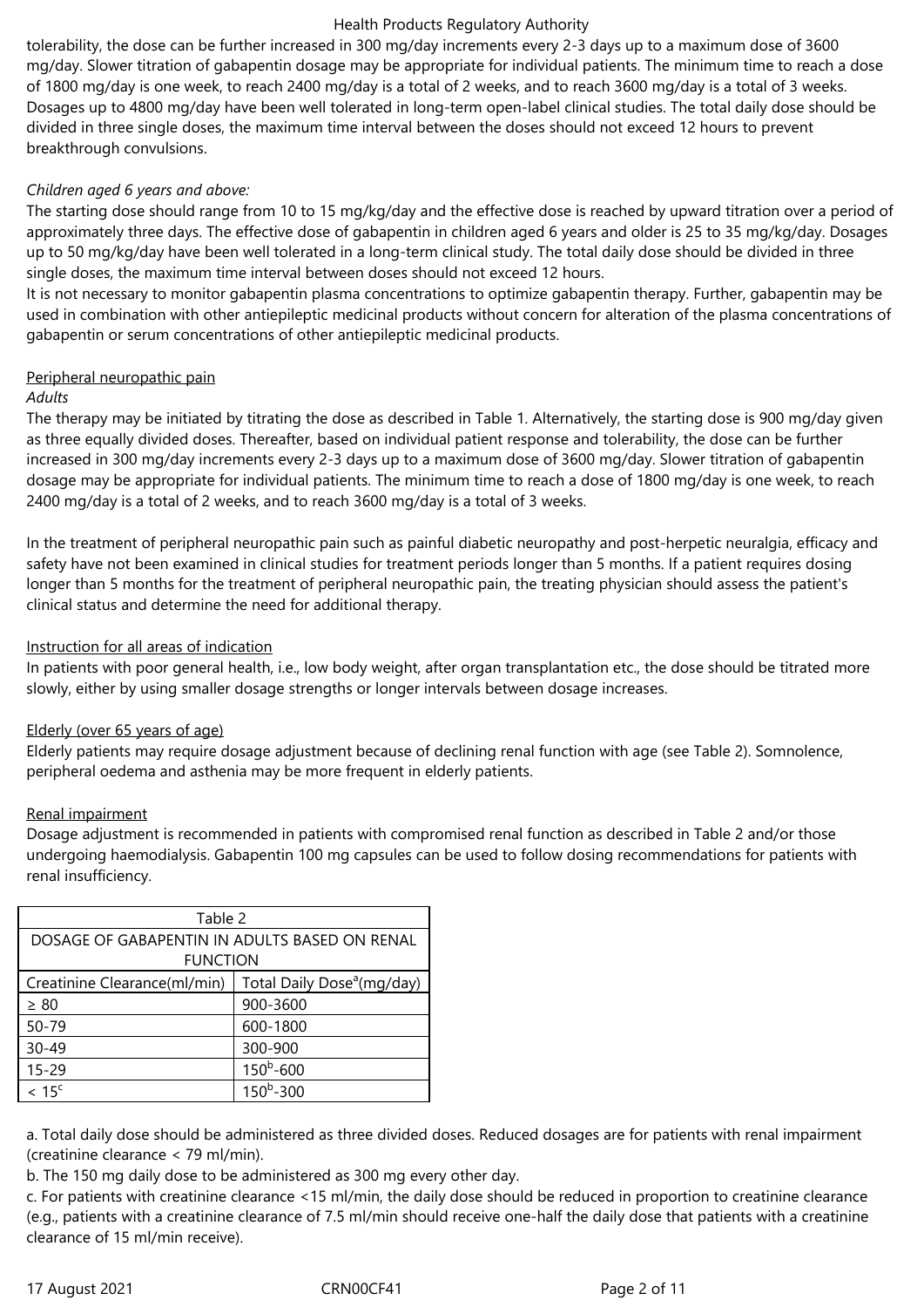## Use in patients undergoing haemodialysis

For anuric patients undergoing haemodialysis who have never received gabapentin, a loading dose of 300 to 400 mg, then 200 to 300 mg of gabapentin following each 4 hours of haemodialysis, is recommended. On dialysis-free days, there should be no treatment with gabapentin.

For renally impaired patients undergoing haemodialysis, the maintenance dose of gabapentin should be based on the dosing recommendations found in Table 2. In addition to the maintenance dose, an additional 200 to 300 mg dose following each 4-hour haemodialysis treatment is recommended.

Method of administration For oral use.

Gabapentin can be given with or without food and should be swallowed whole with sufficient fluid-intake (e.g. a glass of water).

## **4.3 Contraindications**

Hypersensitivity to the active substance or to any of the excipients listed in section 6.1.

#### **4.4 Special warnings and precautions for use**

#### Anaphylaxis

Gabapentin can cause anaphylaxis. Signs and symptoms in reported cases have included difficulty breathing, swelling of the lips, throat, and tongue, and hypotension requiring emergency treatment. Patients should be instructed to discontinue gabapentin and seek immediate medical care should they experience signs or symptoms of anaphylaxis (see section 4.8).

#### Suicidal ideation and behavior

Suicidal ideation and behavior have been reported in patients treated with anti-epileptic agents in several indications. A meta-analysis of randomised placebo controlled trials of anti-epileptic drugs has also shown a small increased risk of suicidal ideation and behaviour. The mechanism of this risk is not known and the available data do not exclude the possibility of an increased risk for gabapentin.

Therefore patients should be monitored for signs of suicidal ideation and behavior and appropriate treatment should be considered. Patients (and caregivers of patients) should be advised to seek medical advice should signs of suicidal ideation or behaviour emerge.

#### Acute pancreatitis

If a patient develops acute pancreatitis under treatment with gabapentin, discontinuation of gabapentin should be considered (see section 4.8).

#### Seizures

Although there is no evidence of rebound seizures with gabapentin, abrupt withdrawal of anticonvulsant agents in epileptic patients may precipitate status epilepticus (see section 4.2).

As with other antiepileptic medicinal products, some patients may experience an increase in seizure frequency or the onset of new types of seizures with gabapentin.

As with other anti-epileptics, attempts to withdraw concomitant anti-epileptics in treatment refractory patients on more than one anti-epileptic, in order to reach gabapentin monotherapy have a low success rate.

Gabapentin is not considered effective against primary generalized seizures such as absences and may aggravate these seizures in some patients. Therefore, gabapentin should be used with caution in patients with mixed seizures including absences.

Gabapentin treatment has been associated with dizziness and somnolence, which could increase the occurrence of accidental injury (fall). There have also been post marketing reports of loss of consciousness, confusion and mental impairment. Therefore, patients should be advised to exercise caution until they are familiar with the potential effects of the medicinal product.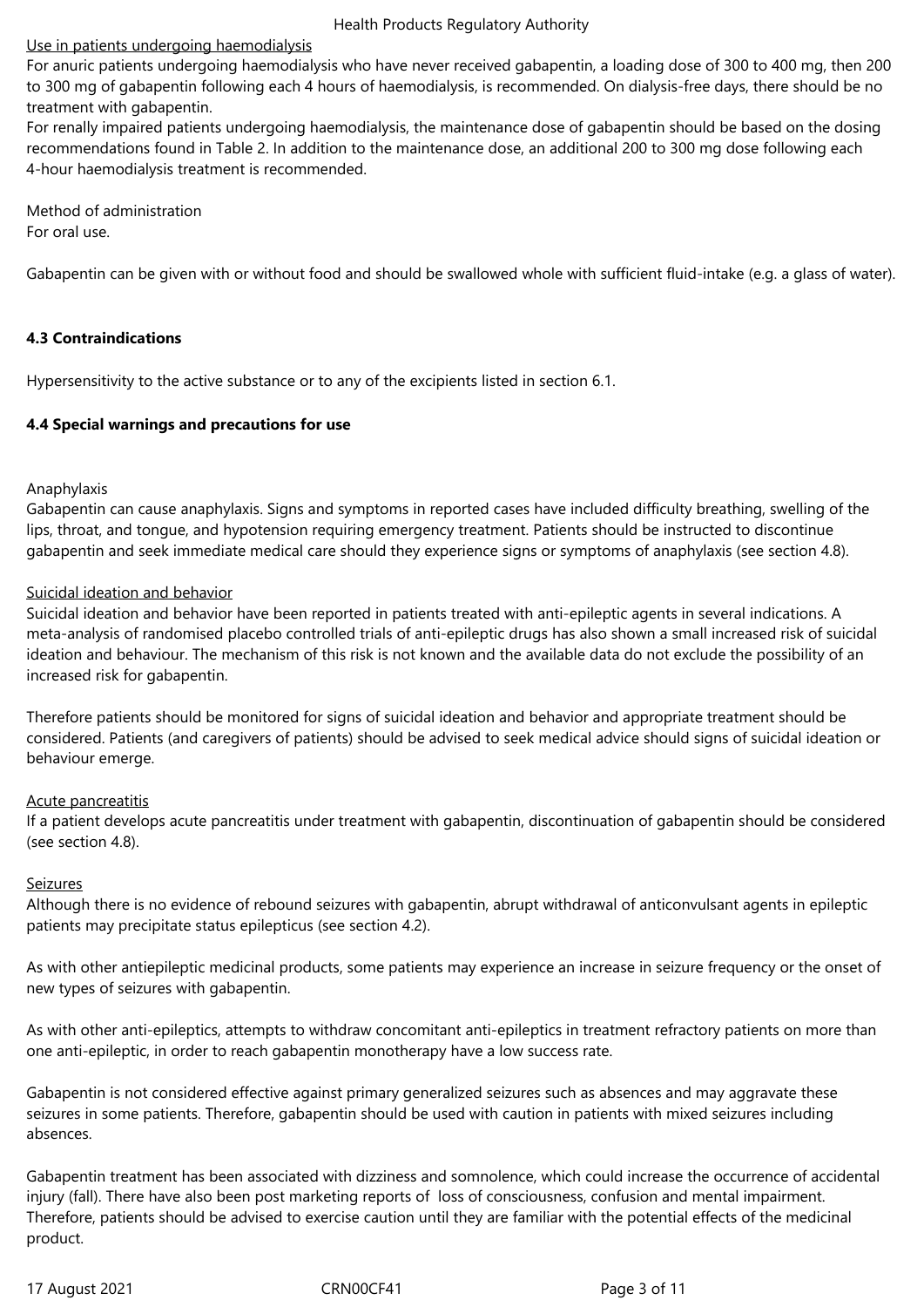## Concomitant use with opioids and other CNS depressants

Patients who require concomitant treatment with central nervous system (CNS) depressants, including opioids should be carefully observed for signs of CNS depression, such as somnolence, sedation and respiratory depression. Patients who use gabapentin and morphine concomitantly may experience increases in gabapentin concentrations. The dose of gabapentin, or concomitant treatment with CNS depressants including opioids, should be reduced appropriately (see section 4.5).

Caution is advised when prescribing gabapentin concomitantly with opioids due to risk of CNS depression. In a population-based, observational, nested case-control study of opioid users, co‑prescription of opioids and gabapentin was associated with an increased risk for opioid-related death compared to opioid prescription use alone (adjusted odds ratio [aOR], 1.49 [95% Cl, 1.18 to 1.88, p < 0.001]).

## Respiratory depression

Gabapentin has been associated with severe respiratory depression. Patients with compromised respiratory function, respiratory or neurological disease, renal impairment, concomitant use of CNS depressants and the elderly might be at higher risk of experiencing this severe adverse reaction. Dose adjustments might be necessary in these patients.

## Elderly (over 65 years of age)

No systematic studies in patients 65 years or older have been conducted with gabapentin. In one double blind study in patients with neuropathic pain, somnolence, peripheral oedema and asthenia occurred in a somewhat higher percentage in patients aged 65 years or above, than in younger patients. Apart from these findings, clinical investigations in this age group do not indicate an adverse event profile different from that observed in younger patients.

## Abuse and Dependence

Cases of abuse and dependence have been reported in the post marketing database. Carefully evaluate patients for a history of drug abuse and observe them for possible signs of gabapentin abuse e.g. drug-seeking behavior, dose escalation, development of tolerance.

## Paediatric population

The effects of long-term (greater than 36 weeks) gabapentin therapy on learning, intelligence, and development in children and adolescents have not been adequately studied. The benefits of prolonged therapy must therefore be weighed against the potential risks of such therapy.

## **Drug Rash with Eosinophilia and Systemic Symptoms (DRESS)**

Severe, life-threatening, systemic hypersensitivity reactions such as Drug rash with eosinophilia and systemic symptoms (DRESS) have been reported in patients taking antiepileptic drugs including gabapentin (see section 4.8).

It is important to note that early manifestations of hypersensitivity, such as fever or lymphadenopathy, may be present even though rash is not evident. If such signs or symptoms are present, the patient should be evaluated immediately. Gabapentin should be discontinued if an alternative etiology for the signs or symptoms cannot be established.

## Laboratory tests

False positive readings may be obtained in the semi-quantitative determination of total urine protein by dipstick tests. It is therefore recommended to verify such a positive dipstick test result by methods based on a different analytical principle such as the Biuret method, turbidimetric or dye-binding methods, or to use these alternative methods from the beginning.

## **4.5 Interaction with other medicinal products and other forms of interactions**

There are spontaneous and literature case reports of respiratory depression, sedation and death associated with gabapentin when co-administered with CNS depressants, including opioids. In some of these reports, the authors considered the combination of gabapentin with opioids to be a particular concern in frail patients, in the elderly, in patients with serious underlying respiratory disease, with polypharmacy, and in those with substance abuse disorders.

In a study involving healthy volunteers (N=12), when a 60mg controlled-release morphine capsule was administered 2 hours prior to a 600mg gabapentin capsule, mean gabapentin AUC increased by 44% compared to gabapentin administered without morphine. Therefore, patients who require concomitant treatment with opioidsshould be carefully observed for signs of CNS depression, such as somnolence, sedation and respiratory depression and the dose of gabapentin or opioid should be reduced appropriately.

17 August 2021 **CRN00CF41** CRN00CF41 Page 4 of 11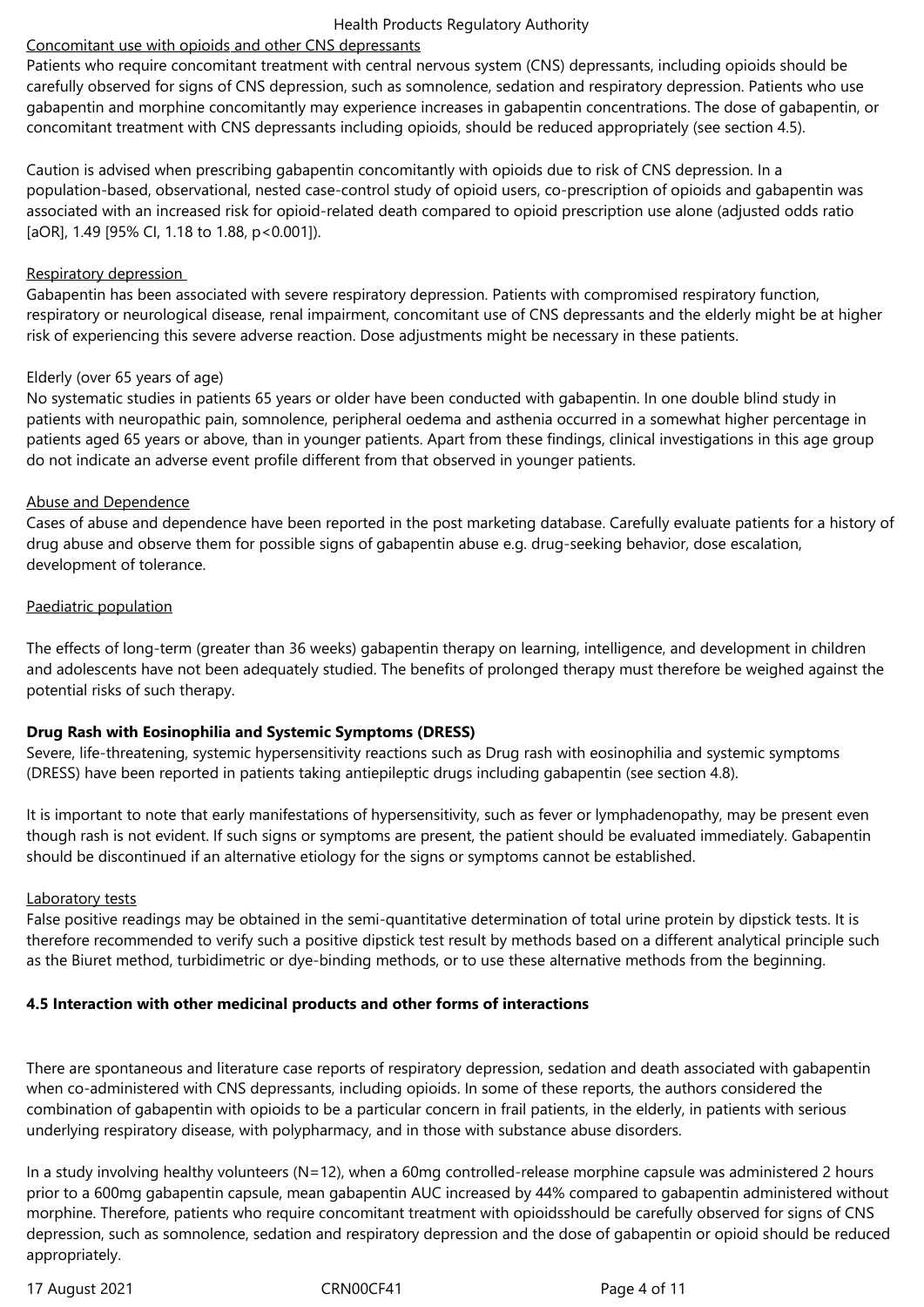No interaction between gabapentin and phenobarbital, phenytoin, valproic acid, or carbamazepine has been observed. Gabapentin steady-state pharmacokinetics are similar for healthy subjects and patients with epilepsy receiving these anti-epileptic agents.

Coadministration of gabapentin with oral contraceptives containing norethindrone and/or ethinyl estradiol, does not influence the steady-state pharmacokinetics of either component.

Coadministration of gabapentin with antacids containing aluminium and magnesium, reduces gabapentin bioavailability up to 24%. It is recommended that gabapentin be taken at the earliest two hours following antacid administration.

Renal excretion of gabapentin is unaltered by probenecid.

A slight decrease in renal excretion of gabapentin that is observed when it is coadministered with cimetidine is not expected to be of clinical importance.

## **4.6 Fertility, pregnancy and lactation**

## Pregnancy

## *Risk related to epilepsy and antiepileptic medicinal products in general:*

The risk of birth defects is increased by a factor of  $2 - 3$  in the offspring of mothers treated with an antiepileptic medicinal product. Most frequently reported are cleft lip, cardiovascular malformations and neural tube defects. Multiple antiepileptic drug therapy may be associated with a higher risk of congenital malformations than monotherapy, therefore it is important that monotherapy is practised whenever possible. Specialist advice should be given to women who are likely to become pregnant or who are of childbearing potential and the need for antiepileptic treatment should be reviewed when a woman is planning to become pregnant. No sudden discontinuation of antiepileptic therapy should be undertaken as this may lead to breakthrough seizures, which could have serious consequences for both mother and child. Developmental delay in children of mothers with epilepsy has been observed rarely. It is not possible to differentiate if the developmental delay is caused by genetic, social factors, maternal epilepsy or the antiepileptic therapy.

## *Risk related to gabapentin:*

Gabapentin crosses the human placenta.

There are no or limited amount of data from the use of gabapentin in pregnant women.

Studies in animals have shown reproductive toxicity (see section 5.3). The potential risk for humans is unknown. Gabapentin should not be used during pregnancy unless the potential benefit to the mother clearly outweighs the potential risk to the foetus.

No definite conclusion can be made as to whether gabapentin is causally associated with an increased risk of congenital malformations when taken during pregnancy, because of epilepsy itself and the presence of concomitant antiepileptic medicinal products during each reported pregnancy.

## Breast-feeding

Gabapentin is excreted in human milk. Because the effect on the breast-fed infant is unknown, caution should be exercised when gabapentin is administered to a breast-feeding mother. Gabapentin should be used in breast-feeding mothers only if the benefits clearly outweigh the risks.

## **Fertility**

There is no effect on fertility in animal studies (see section 5.3).

## **4.7 Effects on ability to drive and use machines**

Gabapentin may have minor or moderate influence on the ability to drive and use machines. Gabapentin acts on the central nervous system and may cause drowsiness, dizziness or other related symptoms. Even, if they were only of mild or moderate degree, these undesirable effects could be potentially dangerous in patients driving or operating machinery. This is especially true at the beginning of the treatment and after increase in dose.

## **4.8 Undesirable effects**

The adverse reactions observed during clinical studies conducted in epilepsy (adjunctive and monotherapy) and neuropathic pain have been provided in a single list below by class and frequency

very common (≥ 1/10); common (≥1/100 to <1/10), uncommon (≥ 1/1000 to <1/100); rare (≥1/10,000 to <1/1,000); very rare (< 1/10000) . Where an adverse reaction was seen at different frequencies in clinical studies, it was assigned to the highest frequency reported.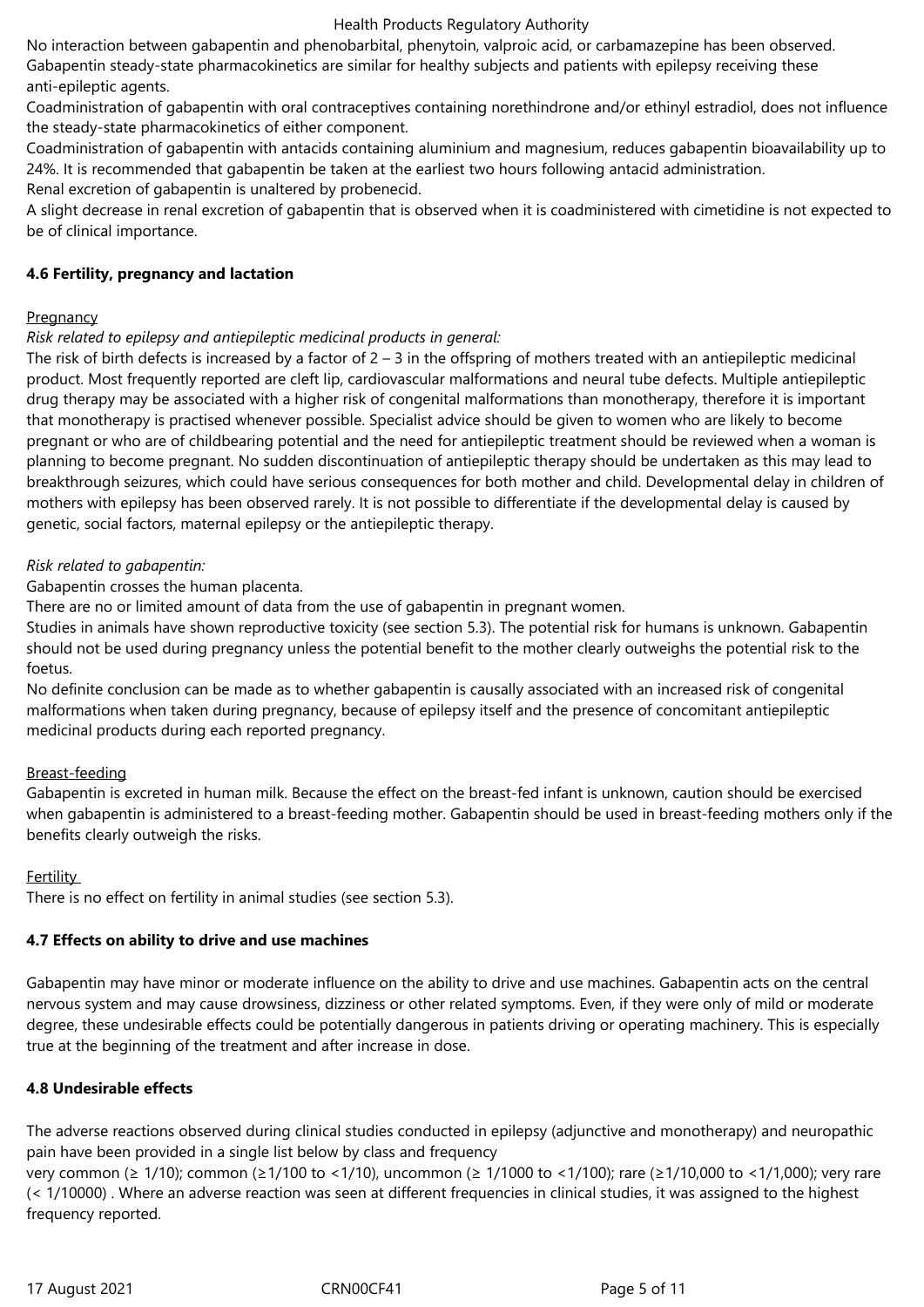Additional reactions reported from post-marketing experience are included as frequency Not known (cannot be estimated from the available data) in italics in the list below.

Within each frequency grouping, undesirable effects are presented in order of decreasing seriousness.

*Infections and infestations* Very Common: Viral infection Common: Pneumonia, respiratory infection, urinary tract infection, infection, otitis media

*Blood and the lymphatic system disorders* Common: leucopenia Not known: *thrombocytopenia* 

#### *Immune system disorders*

Uncommon: allergic reactions (e.g. urticaria)

Not known: hypersensitivity syndrome, a systemic reaction with a variable presentation that can include fever, rash, hepatitis, lymphadenopathy, eosinophilia, and sometimes other signs and symptoms, anaphylaxis (see section 4.4)

#### *Metabolism and Nutrition Disorders*

Common: anorexia, increased appetite Uncommon: hyperglycaemia (most often observed in patients with diabetes) Rare: hypoglycaemia (most often observed in patients with diabetes) Not known: hyponatraemia

*Psychiatric disorders*

Common: hostility, confusion and emotional lability, depression, anxiety, nervousness, thinking abnormal Uncommon: agitation Not known: hallucinations

#### *Nervous system disorders*

Very Common: somnolence, dizziness, ataxia Common: convulsions, hyperkinesias, dysarthria, amnesia, tremor, insomnia, headache, sensations such as paresthesia, hypaesthesia, coordination abnormal, nystagmus, increased, decreased, or absent reflexes Uncommon: hypokinesia, mental impairment Rare: loss of consciousness Not known: other movement disorders (e.g. choreoathetosis, dyskinesia, dystonia)

*Eye disorders*

Common: visual disturbances such as amblyopia, diplopia

*Ear and Labyrinth disorders* Common: vertigo

Not known: *tinnitus* 

*Cardiac disorders* Uncommon: palpitations

*Vascular disorders* Common: hypertension, vasodilatation

*Respiratory, thoracic and mediastinal disorders* Common: dyspnoea, bronchitis, pharyngitis, cough, rhinitis Rare: Respiratory depression

*Gastrointestinal disorders* Common: vomiting, nausea, dental abnormalities, gingivitis, diarrhea, abdominal pain, dyspepsia, constipation, dry mouth or throat, flatulence Not known: pancreatitis Uncommon: dysphagia

17 August 2021 **CRN00CF41** CRN00CF41 **Page 6 of 11**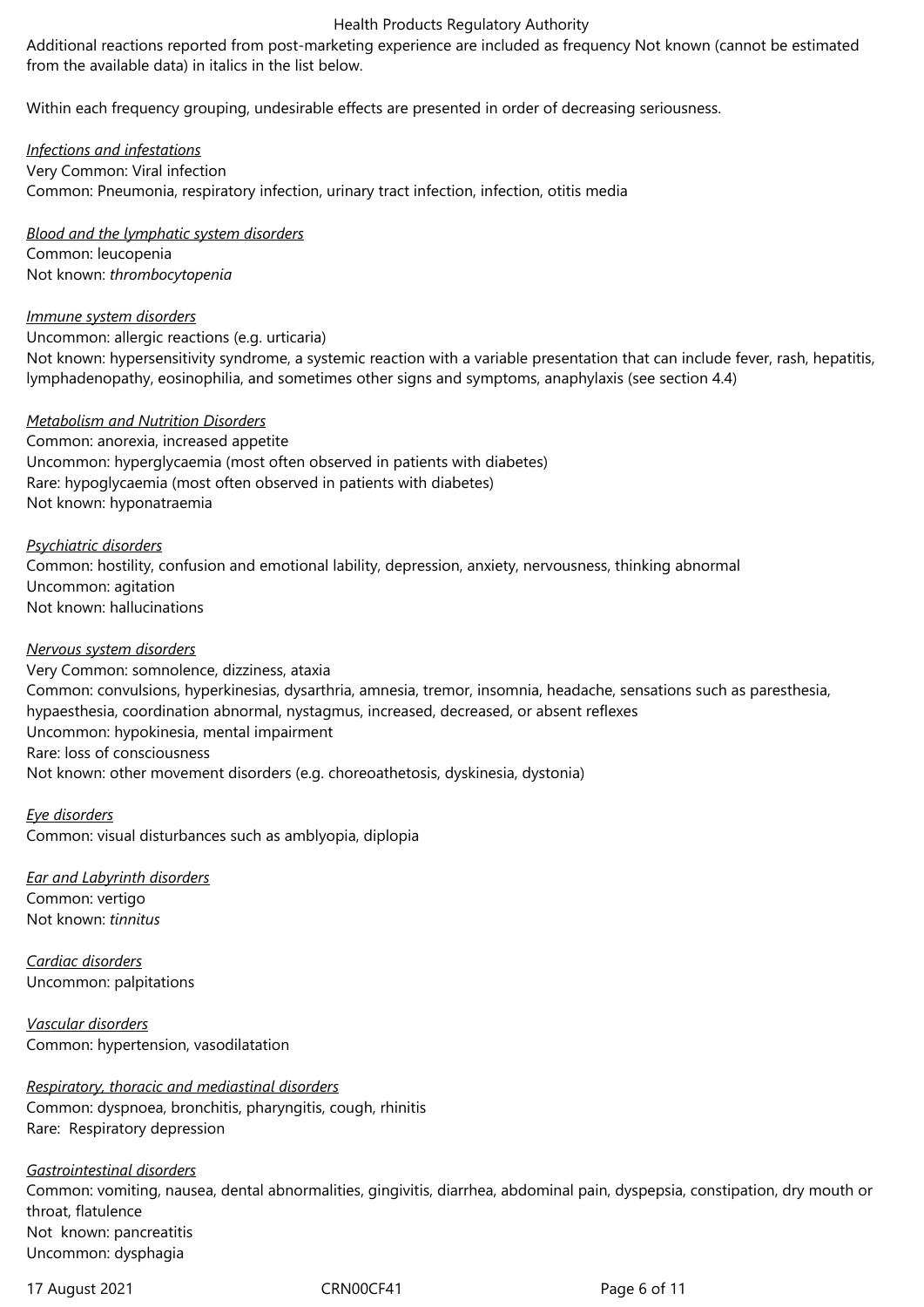#### Not known: hepatitis, jaundice

#### *Skin and subcutaneous tissue disorders*

Common: facial oedema, purpura most often described as bruises resulting from physical trauma, rash, pruritus, acne Not known: Stevens-Johnson syndrome, angioedema, erythema multiforme, alopecia, drug rash with eosinophilia and systemic symptoms (see section 4.4)

*Musculoskeletal and connective tissue disorders*

Common: arthralgia, myalgia, back pain, twitching Not known: myoclonus , rhabdomyolysis

*Renal and urinary disorders* Not known: acute renal failure, incontinence

## *Reproductive system and breast disorders*

Common: impotence

Not known: *breast hypertrophy, gynaecomastia, sexual dysfunction (including changes in libido, ejaculation disorders and anorgasmia)*

## *General disorders and administration site conditions*

Very Common: fatigue, fever Common: peripheral oedema, abnormal gait, asthenia, pain, malaise, flu syndrome Uncommon: generalized oedema Not known: withdrawal reactions (mostly anxiety, insomnia, nausea, pains, sweating), chest pain. Sudden unexplained deaths have been reported where a causal relationship to treatment with gabapentin has not been established*.*

#### *Investigations*

Common: WBC (white blood cell count) decreased, weight gain Uncommon: elevated liver function tests SGOT (AST), SGPT (ALT) and bilirubin Not known: blood creatine phosphokinase increased

#### *Injury, poisoning and procedural complications* Common: accidental injury, fracture, abrasion Uncommon : fall

Under treatment with gabapentin cases of acute pancreatitis were reported. Causality with gabapentin is unclear (see section 4.4).

In patients on haemodialysis due to end-stage renal failure, myopathy with elevated creatine kinase levels has been reported

Respiratory tract infections, otitis media, convulsions and bronchitis were reported only in clinical studies in children. Additionally, in clinical studies in children, aggressive behaviour and hyperkinesias were reported commonly.

#### Reporting of suspected adverse reactions

Reporting suspected adverse reactions after authorisation of the medicinal product is important. It allows continued monitoring of the benefit/risk balance of the medicinal product. Healthcare professionals are asked to report any suspected adverse reactions via HPRA Pharmacovigilance Website: www.hpra.ie

## **4.9 Overdose**

Acute, life-threatening toxicity has not been observed with gabapentin overdoses of up to 49 g. Symptoms of the overdoses included dizziness, double vision, slurred speech, drowsiness, loss of consciousness ,lethargy and mild diarrhoea. All patients recovered fully with supportive care. Reduced absorption of gabapentin at higher doses may limit drug absorption at the time of overdosing and, hence, minimise toxicity from overdoses.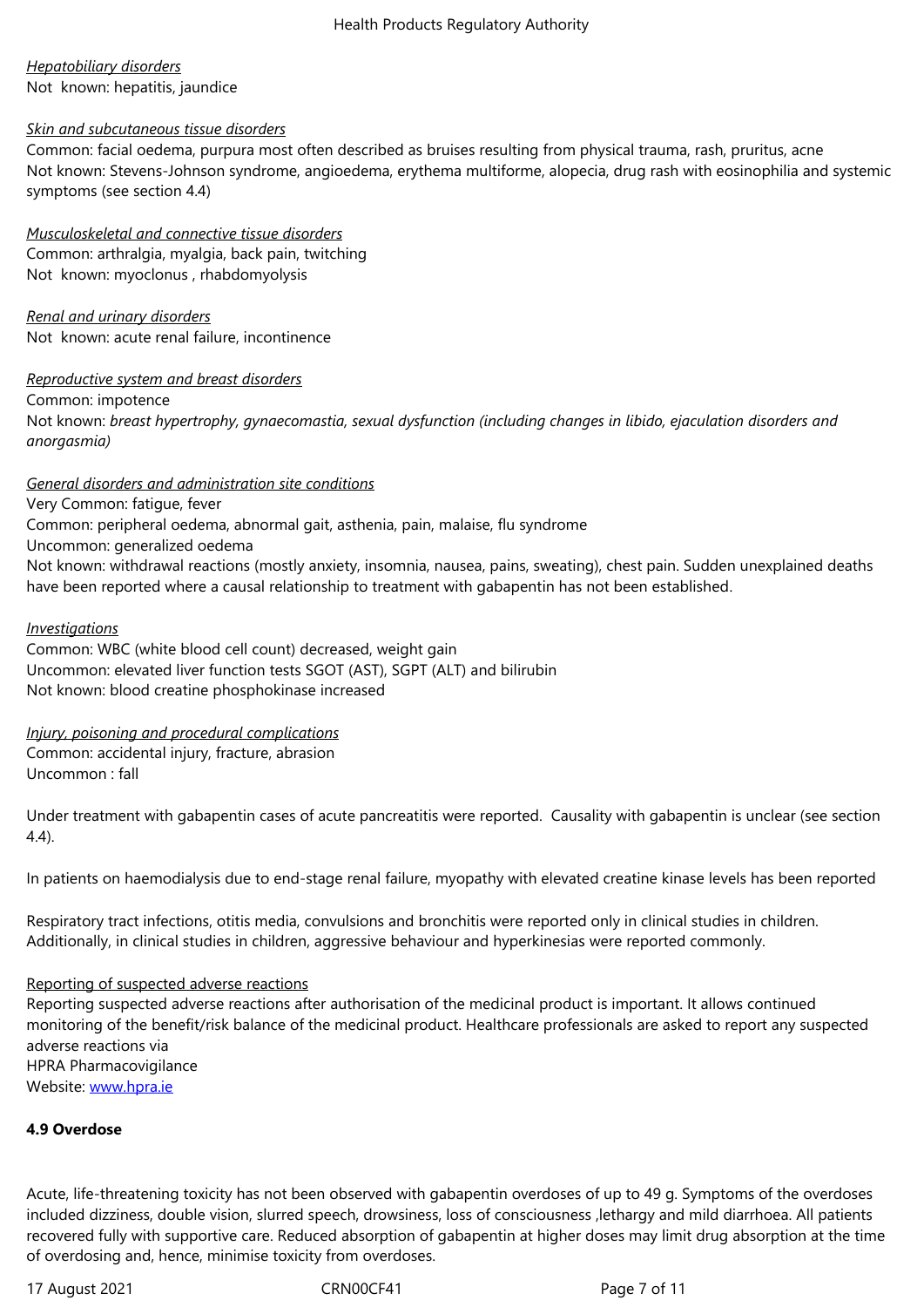Overdoses of gabapentin, particularly in combination with other CNS depressant medications, may result in coma

Although gabapentin can be removed by haemodialysis, based on prior experience it is not usually required. However, in patients with severe renal impairment, haemodialysis may be indicated.

An oral lethal dose of gabapentin was not identified in mice and rats given doses as high as 8000 mg/kg. Signs of acute toxicity in animals included ataxia, laboured breathing, ptosis, hypoactivity, or excitation.

#### **5 PHARMACOLOGICAL PROPERTIES**

#### **5.1 Pharmacodynamic properties**

Pharmacotherapeutic groups: Other antiepileptics, ATC code: N03AX12

#### Mechanism of action

Gabapentin readily enters the brain and prevents seizures in a number of animal models of epilepsy. Gabapentin does not possess affinity for either GABAA or GABAB receptor nor does it alter the metabolism of GABA. It does not bind to other neurotransmitter receptors of the brain and does not interact with sodium channels. Gabapentin binds with high affinity to the α2δ (alpha-2-delta) subunit of voltage-gated calcium channels and it is proposed that binding to the α2δ subunit may be involved in gabapentin's antiseizure effects in animals. Broad panel screening does not suggest any other drug targets other than α2δ.

Evidence from several preclinical models inform that the pharmacological activity of gabapentin may be mediated via binding to  $α2δ$  through a reduction in release of excitatory neurotransmitters in regions of the central nervous system. Such activity may underlie gabapentin's anti-seizure activity. The relevance of these actions of gabapentin to the anticonvulsant effects in humans remains to be established.

Gabapentin also displays efficacy in several preclinical animal pain models. Specific binding of gabapentin to the α2δ subunit is proposed to result in several different actions that may be responsible for analgesic activity in animal models. The analgesic activities of gabapentin may occur in the spinal cord as well as at higher brain centers through interactions with descending pain inhibitory pathways. The relevance of these pre-clinical properties to clinical action in humans is unknown.

#### Clinical efficacy and safety

A clinical trial of adjunctive treatment of partial seizures in paediatric subjects, ranging in age from 3 to 12 years, showed a numerical but not statistically significant difference in the 50% responder rate in favour of the gabapentin group compared to placebo. Additional post-hoc analyses of the responder rates by age did not reveal a statistically significant effect of age, either as a continuous or dichotomous variable (age groups 3-5 and 6-12 years).

The data from this additional post-hoc analysis are summarised in the table below:

| Response ( $\geq$ 50% Improved) by Treatment and Age MITT* Population |               |                        |         |
|-----------------------------------------------------------------------|---------------|------------------------|---------|
| Age Category                                                          | Placebo       | Gabapentin             | P-Value |
| < 6 Years Old                                                         | 4/21 (19.0%)  | 4/17 (23.5%)           | 0.7362  |
| 6 to 12 Years Old                                                     | 17/99 (17.2%) | 20/96 (20.8%)   0.5144 |         |

\*The modified intent to treat population was defined as all patients randomised to study medication who also had evaluable seizure diaries available for 28 days during both the baseline and double-blind phases.

#### **5.2 Pharmacokinetic properties**

#### Absorption

Following oral administration, peak plasma gabapentin concentrations are observed within 2 to 3 hours. Gabapentin bioavailability (fraction of dose absorbed) tends to decrease with increasing dose. Absolute bioavailability of a 300 mg capsule is approximately 60%. Food, including a high-fat diet, has no clinically significant effect on gabapentin pharmacokinetics. Gabapentin pharmacokinetics are not affected by repeated administration. Although plasma gabapentin concentrations were generally between 2 μg/ml and 20 μg/ml in clinical studies, such concentrations were not predictive of safety or efficacy. Pharmacokinetic parameters are given in Table 3.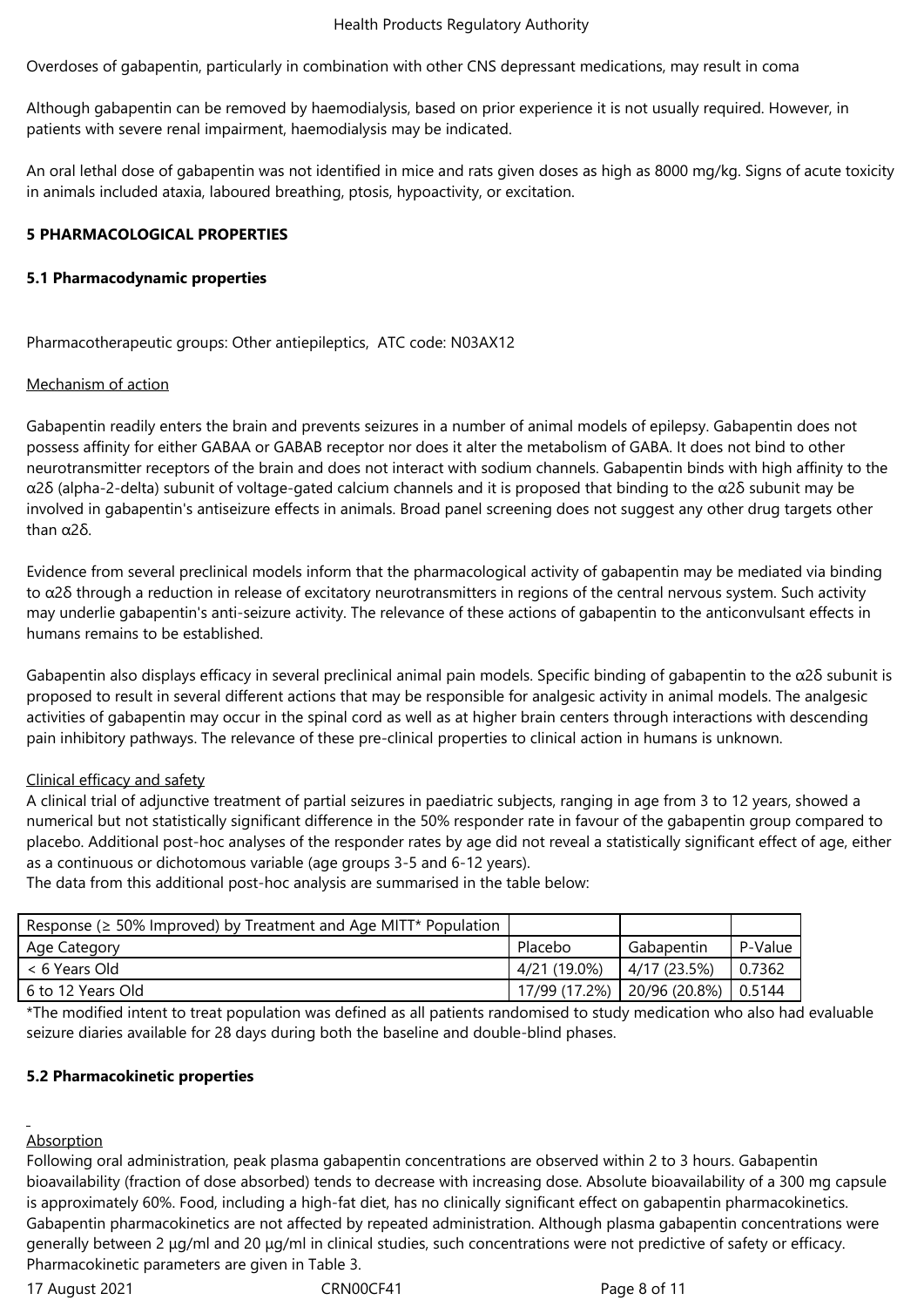Table 3

| Summary of gabapentin mean (%CV) steady-state pharmacokinetic parameters following every eight hours administration |           |           |            |      |          |      |
|---------------------------------------------------------------------------------------------------------------------|-----------|-----------|------------|------|----------|------|
| Pharmacokinetic parameter                                                                                           |           |           | 400 mg     |      | 800 mg   |      |
|                                                                                                                     | $(N = 7)$ |           | $(N = 14)$ |      | $(N=14)$ |      |
|                                                                                                                     | Mean      | %CV       | Mean       | %CV  | Mean     | %CV  |
| $C_{\text{max}}$ (µg/ml)                                                                                            | 4.02      | (24)      | 5.74       | (38) | 8.71     | (29) |
| $t_{\text{max}}$ (hr)                                                                                               | 2.7       | (18)      | 2.1        | (54) | 1.6      | (76) |
| $T1/2$ (hr)                                                                                                         | 5.2       | (12)      | 10.8       | (89) | 10.6     | (41) |
| AUC $(0-8) \mu q \cdot hr/ml$                                                                                       | 24.8      | (24)      | 34.5       | (34) | 51.4     | (27) |
| Ae% (%)                                                                                                             | <b>NA</b> | <b>NA</b> | 47.2       | (25) | 34.4     | (37) |
| $C_{\text{max}}$ = Maximum steady state plasma concentration                                                        |           |           |            |      |          |      |
| $t_{max}$ = Time for $C_{max}$                                                                                      |           |           |            |      |          |      |
| $T1/2$ = Elimination half-life                                                                                      |           |           |            |      |          |      |
| $AUC(0-8)$ = Steady state area under plasma concentration-time curve from                                           |           |           |            |      |          |      |
| time 0 to 8 hours postdose                                                                                          |           |           |            |      |          |      |
| Ae% = Percent of dose excreted unchanged into the urine from time 0 to 8                                            |           |           |            |      |          |      |
| hours postdose                                                                                                      |           |           |            |      |          |      |
| $NA = Not available$                                                                                                |           |           |            |      |          |      |

## **Distribution**

Gabapentin is not bound to plasma proteins and has a volume of distribution equal to 57.7 litres. In patients with epilepsy, gabapentin concentrations in cerebrospinal fluid (CSF) are approximately 20% of corresponding steady-state trough plasma concentrations. Gabapentin is present in the breast milk of breast-feeding women.

## Biotransformation

There is no evidence of gabapentin metabolism in humans. Gabapentin does not induce hepatic mixed function oxidase enzymes responsible for drug metabolism.

## Elimination

Gabapentin is eliminated unchanged solely by renal excretion. The elimination half-life of gabapentin is independent of dose and averages 5 to 7 hours.

In elderly patients, and in patients with impaired renal function, gabapentin plasma clearance is reduced. Gabapentin elimination-rate constant, plasma clearance, and renal clearance are directly proportional to creatinine clearance. Gabapentin is removed from plasma by haemodialysis. Dosage adjustment in patients with compromised renal function or undergoing haemodialysis is recommended (see section 4.2).

Gabapentin pharmacokinetics in children were determined in 50 healthy subjects between the ages of 1 month and 12 years. In general, plasma gabapentin concentrations in children> 5 years of age are similar to those in adults when dosed on a mg/kg basis. In a pharmacokinetic study in 24 healthy paediatric subjects aged between 1 month and 48 months, an approximately 30% lower exposure (AUC), lower Cmax and higher clearance per body weight have been observed in comparison to available reported data in children older than 5 years.

#### Linearity/Non-linearity

Gabapentin bioavailability (fraction of dose absorbed) decreases with increasing dose which imparts non-linearity to pharmacokinetic parameters which include the bioavailability parameter (F) e.g. Ae%, CL/F, Vd/F. Elimination pharmacokinetics (pharmacokinetic parameters which do not include F such as CLr and T1/2), are best described by linear pharmacokinetics. Steady state plasma gabapentin concentrations are predictable from single-dose data.

#### **5.3 Preclinical safety data**

#### *Carcinogenesis*

Gabapentin was given in the diet to mice at 200, 600, and 2000 mg/kg/day and to rats at 250, 1000, and 2000 mg/kg/day for two years. A statistically significant increase in the incidence of pancreatic acinar cell tumors was found only in male rats at the highest dose. Peak plasma drug concentrations in rats at 2000 mg/kg/day are 10 times higher than plasma concentrations in humans given 3600 mg/day. The pancreatic acinar cell tumors in male rats are low-grade malignancies, did not affect survival, did not metastasize or invade surrounding tissue, and were similar to those seen in concurrent controls. The relevance of these pancreatic acinar cell tumors in male rats to carcinogenic risk in humans is unclear.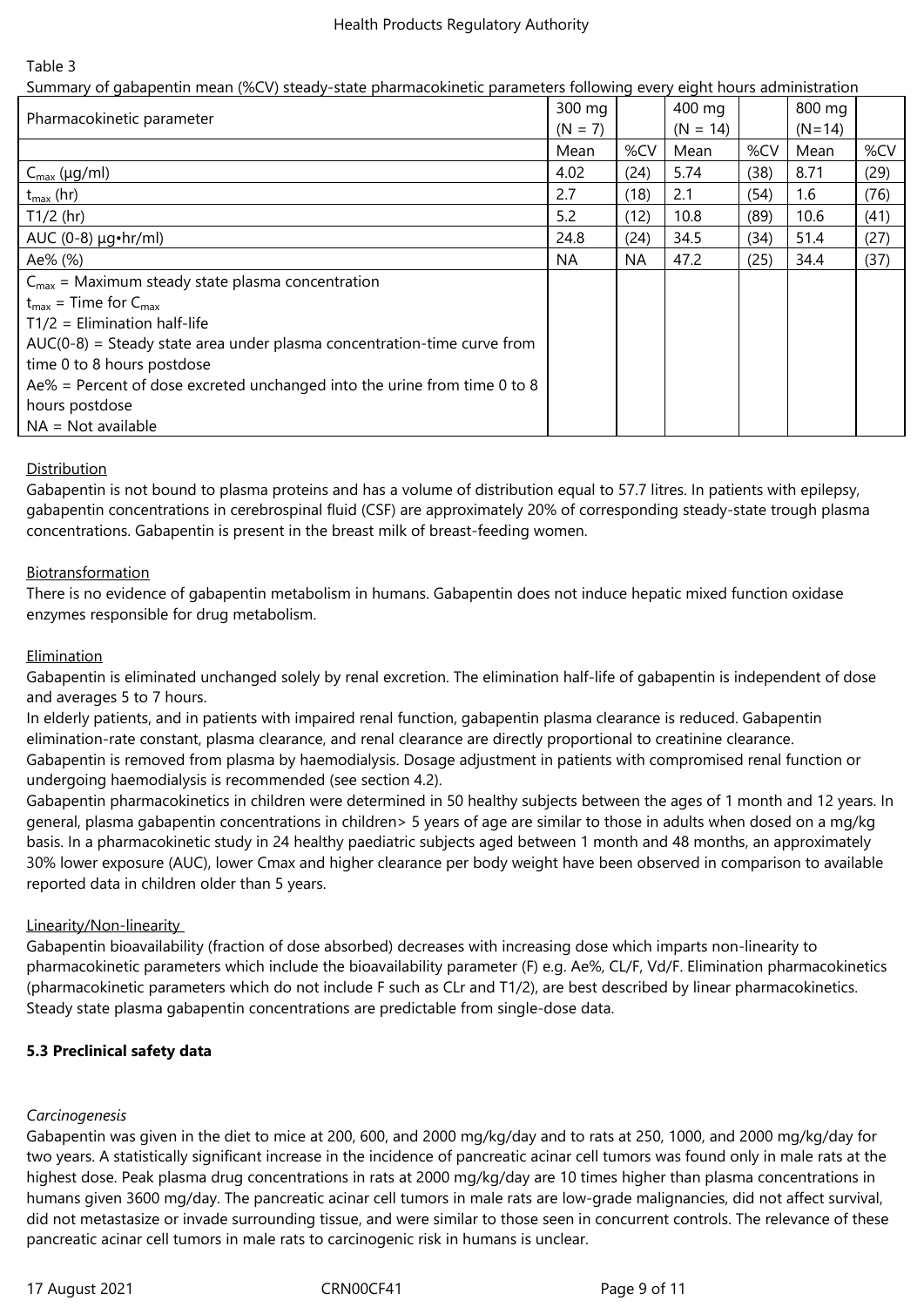mammalian cells. Gabapentin did not induce structural chromosome aberrations in mammalian cells *in vitro* or *in vivo*, and did not induce micronucleus formation in the bone marrow of hamsters.

## *Impairment of Fertility*

No adverse effects on fertility or reproduction were observed in rats at doses up to 2000 mg/kg (approximately five times the maximum daily human dose on a mg/m2 of body surface area basis).

## *Teratogenesis*

Gabapentin did not increase the incidence of malformations, compared to controls, in the offspring of mice, rats, or rabbits at doses up to 50, 30 and 25 times respectively, the daily human dose of 3600 mg, (four, five or eight times, respectively, the human daily dose on a mg/m2 basis).

Gabapentin induced delayed ossification in the skull, vertebrae, forelimbs, and hindlimbs in rodents, indicative of fetal growth retardation. These effects occurred when pregnant mice received oral doses of 1000 or 3000 mg/kg/day during organogenesis and in rats given 500, 1000, or 2000 mg/kg prior to and during mating and throughout gestation. These doses are approximately 1 to 5 times the human dose of 3600 mg on a mg/m2 basis.

No effects were observed in pregnant mice given 500 mg/kg/day (approximately 1/2 of the daily human dose on a mg/m2 basis).

An increased incidence of hydroureter and/or hydronephrosis was observed in rats given 2000 mg/kg/day in a fertility and general reproduction study, 1500 mg/kg/day in a teratology study, and 500, 1000, and 2000 mg/kg/day in a perinatal and postnatal study. The significance of these findings is unknown, but they have been associated with delayed development. These doses are also approximately 1 to 5 times the human dose of 3600 mg on a mg/m2 basis.

In a teratology study in rabbits, an increased incidence of post-implantation fetal loss, occurred in pregnant rabbits given 60, 300, and 1500 mg/kg/day during organogenesis. These doses are approximately 0.3 to 8 times the daily human dose of 3600 mg on a mg/m2 basis. The margins of safety are insufficient to rule out the risk of these effects in humans.

## **6 PHARMACEUTICAL PARTICULARS**

#### **6.1 List of excipients**

#### **Core tablet**

Maize starch, Copovidone, Poloxamer 407, Hydroxypropyl cellulose (E463) Magnesium stearate (E572)

#### **Coating**

Hydroxypropyl cellul[ose \(E4](http://en.wikipedia.org/wiki/E572)63) Talc

## **Printing ink composition**

Propylene glycol, Shellac glaze, Iron oxide black (E172), Ammonium hydroxide

## **6.2 Incompatibilities**

Not applicable.

## **6.3 Shelf life**

3 years

#### **6.4 Special precautions for storage**

17 August 2021 CRN00CF41 Page 10 of 11